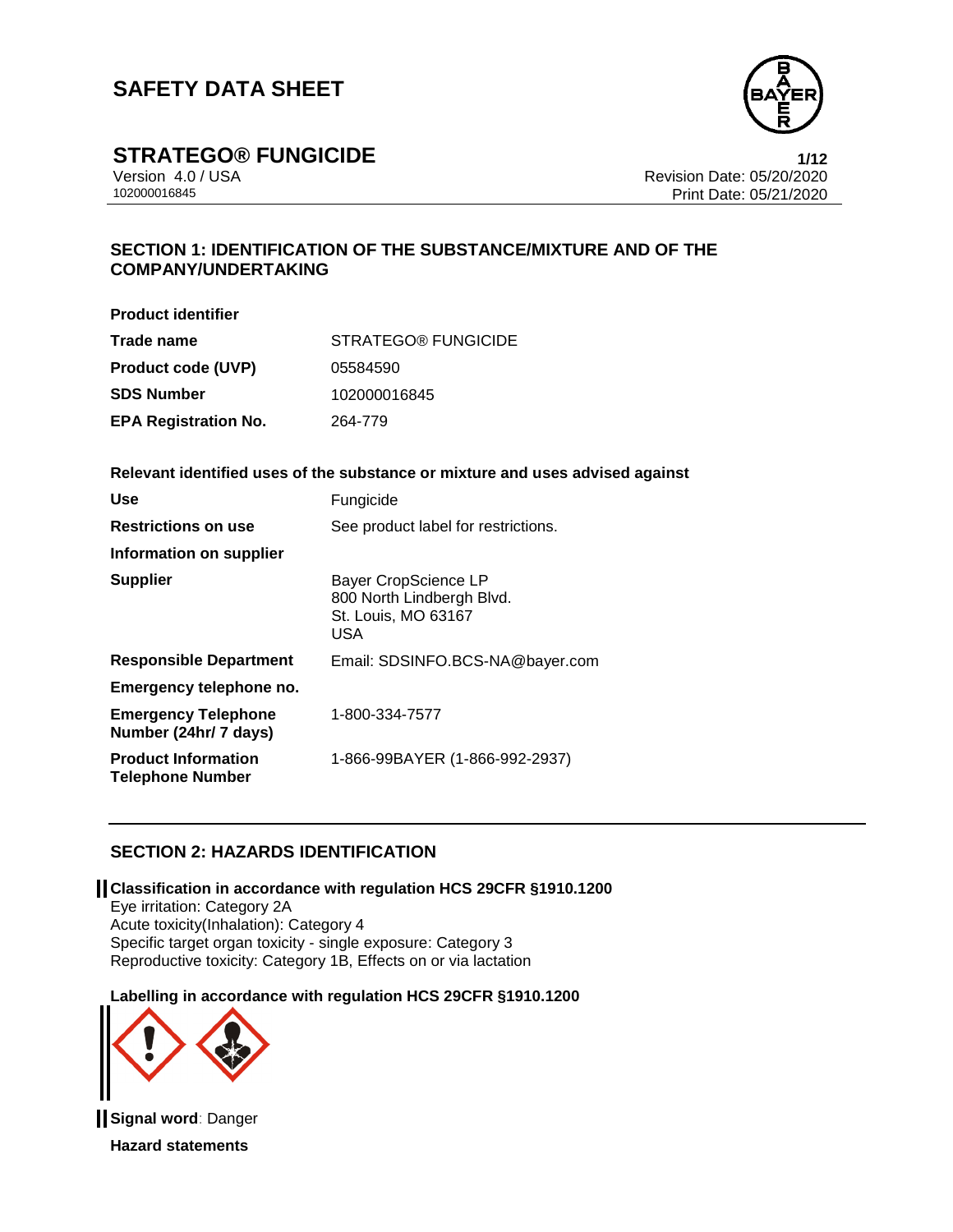

# **STRATEGO® FUNGICIDE 2/12**

Version 4.0 / USA Revision Date: 05/20/2020<br>102000016845 Print Date: 05/20/2020 Print Date: 05/21/2020

Causes serious eye irritation. Harmful if inhaled. May cause respiratory irritation. May damage fertility or the unborn child. May cause harm to breast-fed children. **Precautionary statements**

Wash thoroughly after handling. Wear protective gloves/ protective clothing/ eye protection/ face protection. Do not breathe dust or mist. Use only outdoors or in a well-ventilated area. Obtain special instructions before use. Do not handle until all safety precautions have been read and understood. Avoid contact during pregnancy/ while nursing. Do not eat, drink or smoke when using this product. IF IN EYES: Rinse cautiously with water for several minutes. Remove contact lenses, if present and easy to do. Continue rinsing. If eye irritation persists: Get medical advice/ attention. IF exposed or concerned: Call a POISON CENTER/ doctor/ physician. Specific treatment (see supplemental first aid instructions on this label). IF INHALED: Remove person to fresh air and keep comfortable for breathing. Call a POISON CENTER/doctor/physician if you feel unwell. Store in a well-ventilated place. Keep container tightly closed. Store locked up. Dispose of contents/container in accordance with local regulation.

#### **Hazards Not Otherwise Classified (HNOC)**

No physical hazards not otherwise classified. No health hazards not otherwise classified.

### **SECTION 3: COMPOSITION/INFORMATION ON INGREDIENTS**

| <b>Hazardous Component Name</b> | CAS-No.     | Concentration % by weight |
|---------------------------------|-------------|---------------------------|
| Trifloxystrobin                 | 141517-21-7 | 114                       |
| Propiconazole                   | 60207-90-1  | 11.4                      |
| N-Methyl-2-pyrrolidone          | 872-50-4    | 49.4                      |

### **SECTION 4: FIRST AID MEASURES**

#### **Description of first aid measures**

| <b>General advice</b> | When possible, have the product container or label with you when<br>calling a poison control center or doctor or going for treatment.                                                                          |
|-----------------------|----------------------------------------------------------------------------------------------------------------------------------------------------------------------------------------------------------------|
| <b>Inhalation</b>     | Move to fresh air. If person is not breathing, call 911 or an ambulance,<br>then give artificial respiration, preferably mouth-to-mouth if possible.<br>Call a physician or poison control center immediately. |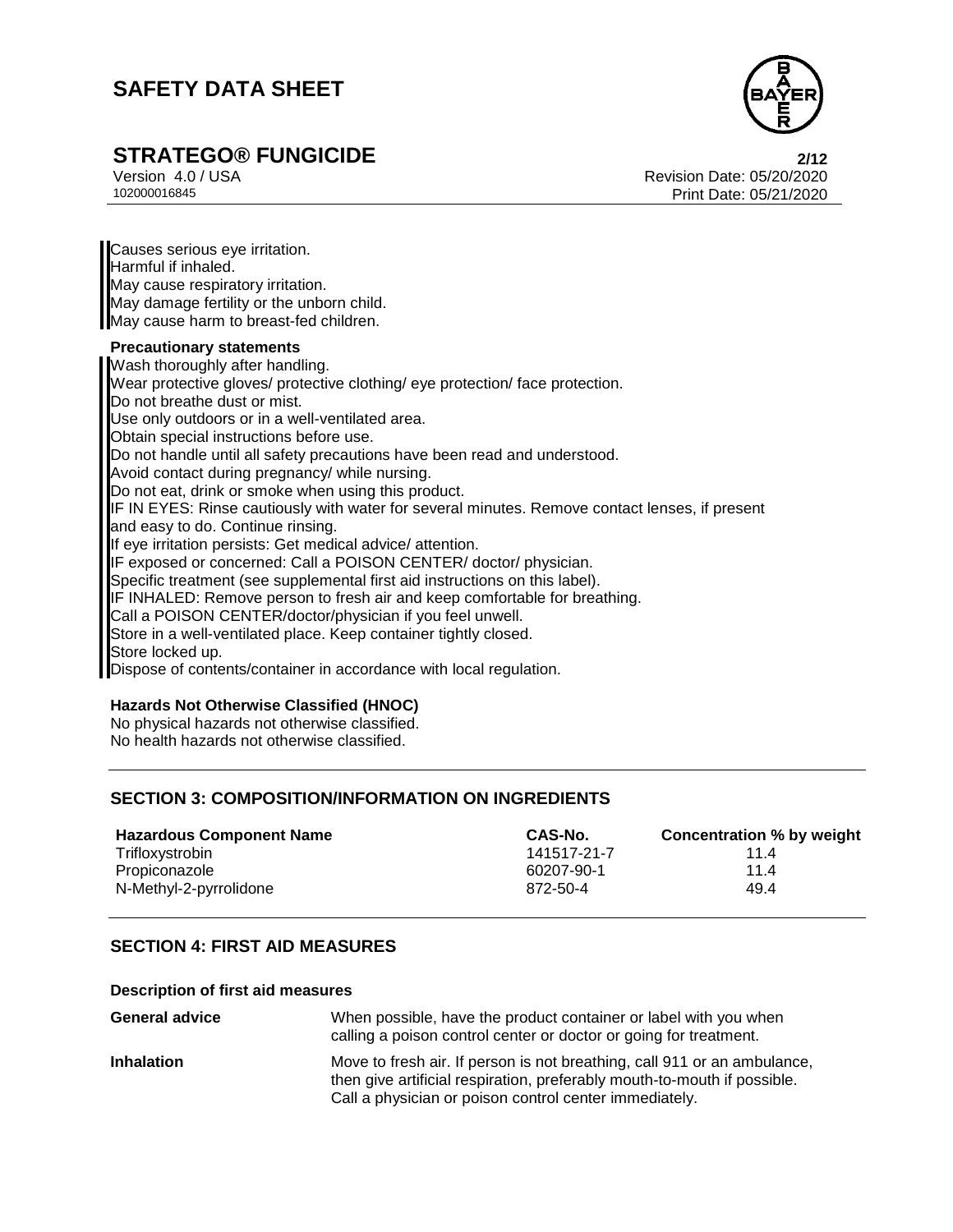# **STRATEGO® FUNGICIDE**<br>Version 4.0 / USA **12**<br>Revision Date: 05/20/2020



Version 4.0 / USA Revision Date: 05/20/2020<br>102000016845<br>Print Date: 05/21/2020 Print Date: 05/21/2020

| <b>Skin contact</b>                                                        | Take off contaminated clothing and shoes immediately. Wash off<br>immediately with plenty of water for at least 15 minutes. Call a<br>physician or poison control center immediately.                                                                                                                     |  |
|----------------------------------------------------------------------------|-----------------------------------------------------------------------------------------------------------------------------------------------------------------------------------------------------------------------------------------------------------------------------------------------------------|--|
| Eye contact                                                                | Hold eye open and rinse slowly and gently with water for 15-20<br>minutes. Remove contact lenses, if present, after the first 5 minutes,<br>then continue rinsing eye. Call a physician or poison control center<br>immediately.                                                                          |  |
| Ingestion                                                                  | Call a physician or poison control center immediately. Rinse out mouth<br>and give water in small sips to drink. DO NOT induce vomiting unless<br>directed to do so by a physician or poison control center. Never give<br>anything by mouth to an unconscious person. Do not leave victim<br>unattended. |  |
|                                                                            | Most important symptoms and effects, both acute and delayed                                                                                                                                                                                                                                               |  |
| <b>Symptoms</b>                                                            | To date no symptoms are known.                                                                                                                                                                                                                                                                            |  |
| Indication of any immediate medical attention and special treatment needed |                                                                                                                                                                                                                                                                                                           |  |
| <b>Risks</b>                                                               | Contains hydrocarbon solvents. May pose an aspiration pneumonia<br>hazard.                                                                                                                                                                                                                                |  |
| Treatment                                                                  | Appropriate supportive and symptomatic treatment as indicated by the<br>patient's condition is recommended.                                                                                                                                                                                               |  |

### **SECTION 5: FIREFIGHTING MEASURES**

| <b>Extinguishing media</b>                                         |                                                                                                                                                                                                                   |
|--------------------------------------------------------------------|-------------------------------------------------------------------------------------------------------------------------------------------------------------------------------------------------------------------|
| <b>Suitable</b>                                                    | Carbon dioxide (CO2), Dry chemical, Alcohol-resistant foam                                                                                                                                                        |
| <b>Unsuitable</b>                                                  | High volume water jet                                                                                                                                                                                             |
| <b>Special hazards arising</b><br>from the substance or<br>mixture | Dangerous gases are evolved in the event of a fire.                                                                                                                                                               |
| <b>Advice for firefighters</b>                                     |                                                                                                                                                                                                                   |
| <b>Special protective</b><br>equipment for firefighters            | Firefighters should wear NIOSH approved self-contained breathing<br>apparatus and full protective clothing.                                                                                                       |
| <b>Further information</b>                                         | Avoid contact with spilled product or contaminated surfaces. Evacuate<br>personnel to safe areas. Keep out of smoke. Fight fire from upwind<br>position. Cool closed containers exposed to fire with water spray. |
| <b>Flash point</b><br><b>Auto-ignition temperature</b>             | >93.4 °C<br>No data available                                                                                                                                                                                     |
| Lower explosion limit                                              | No data available                                                                                                                                                                                                 |
| <b>Upper explosion limit</b>                                       | No data available                                                                                                                                                                                                 |
| <b>Explosivity</b>                                                 | Not applicable                                                                                                                                                                                                    |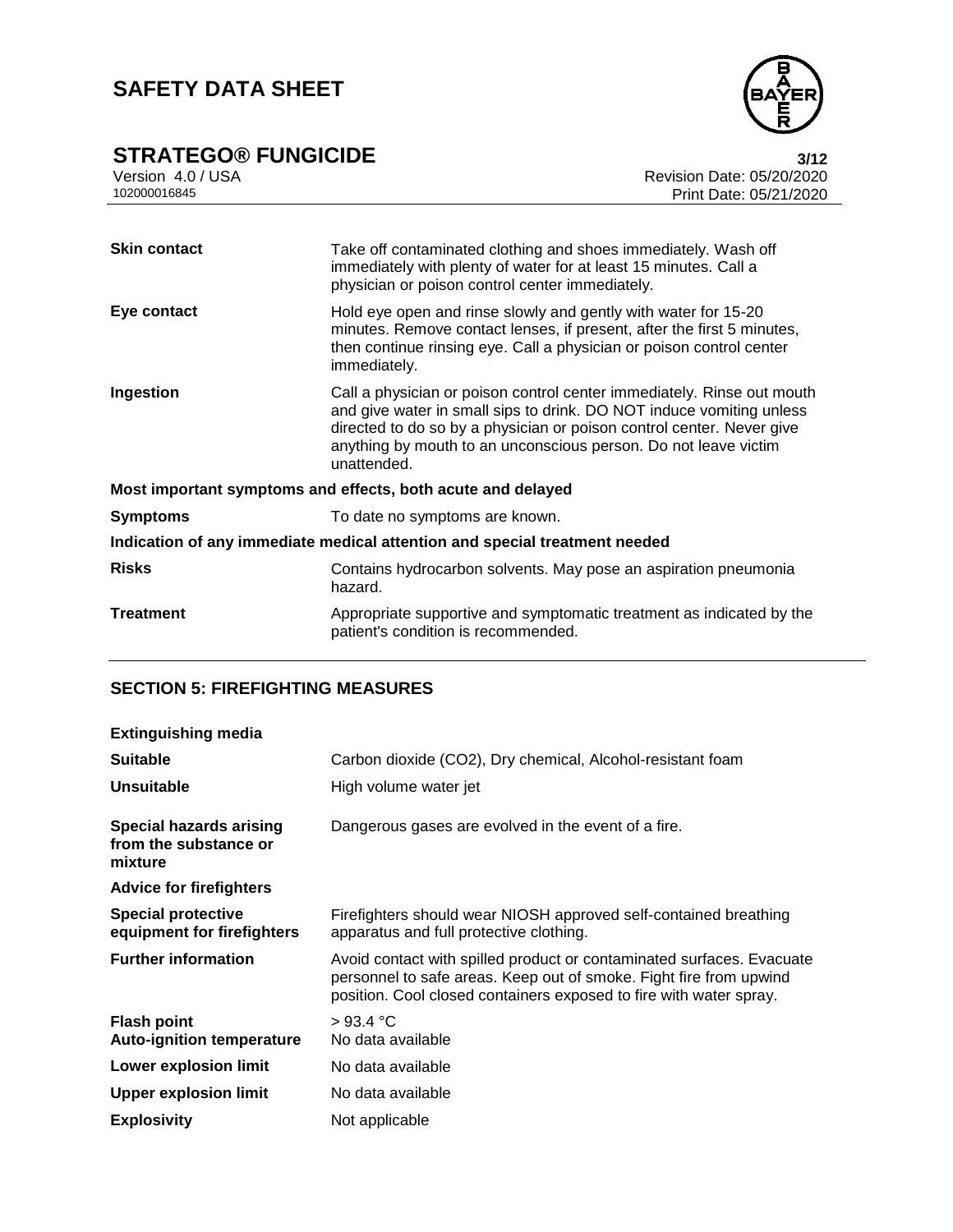

**STRATEGO® FUNGICIDE**<br>Version 4.0 / USA **1/12**<br>Revision Date: 05/20/2020

Version 4.0 / USA Revision Date: 05/20/2020 Print Date: 05/21/2020

## **SECTION 6: ACCIDENTAL RELEASE MEASURES**

|   | Personal precautions, protective equipment and emergency procedures                       |
|---|-------------------------------------------------------------------------------------------|
| . | المتعامل المستسمينا المفساسيات المتنازعين والمتواصل والمتناسب والقارية والمستند والمستحيل |

| <b>Precautions</b> | Keep unauthorized people away. Isolate hazard area. Avoid contact |
|--------------------|-------------------------------------------------------------------|
|                    | with spilled product or contaminated surfaces.                    |

#### **Methods and materials for containment and cleaning up**

| Methods for cleaning up            | Soak up with inert absorbent material (e.g. sand, silica gel, acid<br>binder, universal binder, sawdust). Collect and transfer the product<br>into a properly labelled and tightly closed container. Contaminated soil<br>may have to be removed and disposed. Clean contaminated floors<br>and objects thoroughly, observing environmental regulations. |
|------------------------------------|----------------------------------------------------------------------------------------------------------------------------------------------------------------------------------------------------------------------------------------------------------------------------------------------------------------------------------------------------------|
| <b>Additional advice</b>           | Use personal protective equipment. If the product is accidentally<br>spilled, do not allow to enter soil, waterways or waste water canal.                                                                                                                                                                                                                |
| <b>Reference to other sections</b> | Information regarding safe handling, see section 7.<br>Information regarding personal protective equipment, see section 8.<br>Information regarding waste disposal, see section 13.                                                                                                                                                                      |

#### **SECTION 7: HANDLING AND STORAGE**

#### **Precautions for safe handling**

| Advice on safe handling                                 | Maintain exposure levels below the exposure limit through the use of<br>general and local exhaust ventilation. Handle and open container in a<br>manner as to prevent spillage.                                                                                                                                                                                                                                                   |  |  |
|---------------------------------------------------------|-----------------------------------------------------------------------------------------------------------------------------------------------------------------------------------------------------------------------------------------------------------------------------------------------------------------------------------------------------------------------------------------------------------------------------------|--|--|
| <b>Hygiene measures</b>                                 | Wash hands thoroughly with soap and water after handling and before<br>eating, drinking, chewing gum, using tobacco, using the toilet or<br>applying cosmetics.<br>Remove Personal Protective Equipment (PPE) immediately after<br>handling this product. Before removing gloves clean them with soap and<br>water. Remove contaminated clothing immediately and dispose of<br>safely. Wash thoroughly and put on clean clothing. |  |  |
|                                                         | Conditions for safe storage, including any incompatibilities                                                                                                                                                                                                                                                                                                                                                                      |  |  |
| <b>Requirements for storage</b><br>areas and containers | Store in a cool, dry place and in such a manner as to prevent cross<br>contamination with other crop protection products, fertilizers, food, and<br>feed. Store in original container and out of the reach of children,<br>preferably in a locked storage area. Protect from freezing.                                                                                                                                            |  |  |
| Advice on common storage                                | Keep away from food, drink and animal feedingstuffs.                                                                                                                                                                                                                                                                                                                                                                              |  |  |

#### **SECTION 8: EXPOSURE CONTROLS/PERSONAL PROTECTION**

**Control parameters**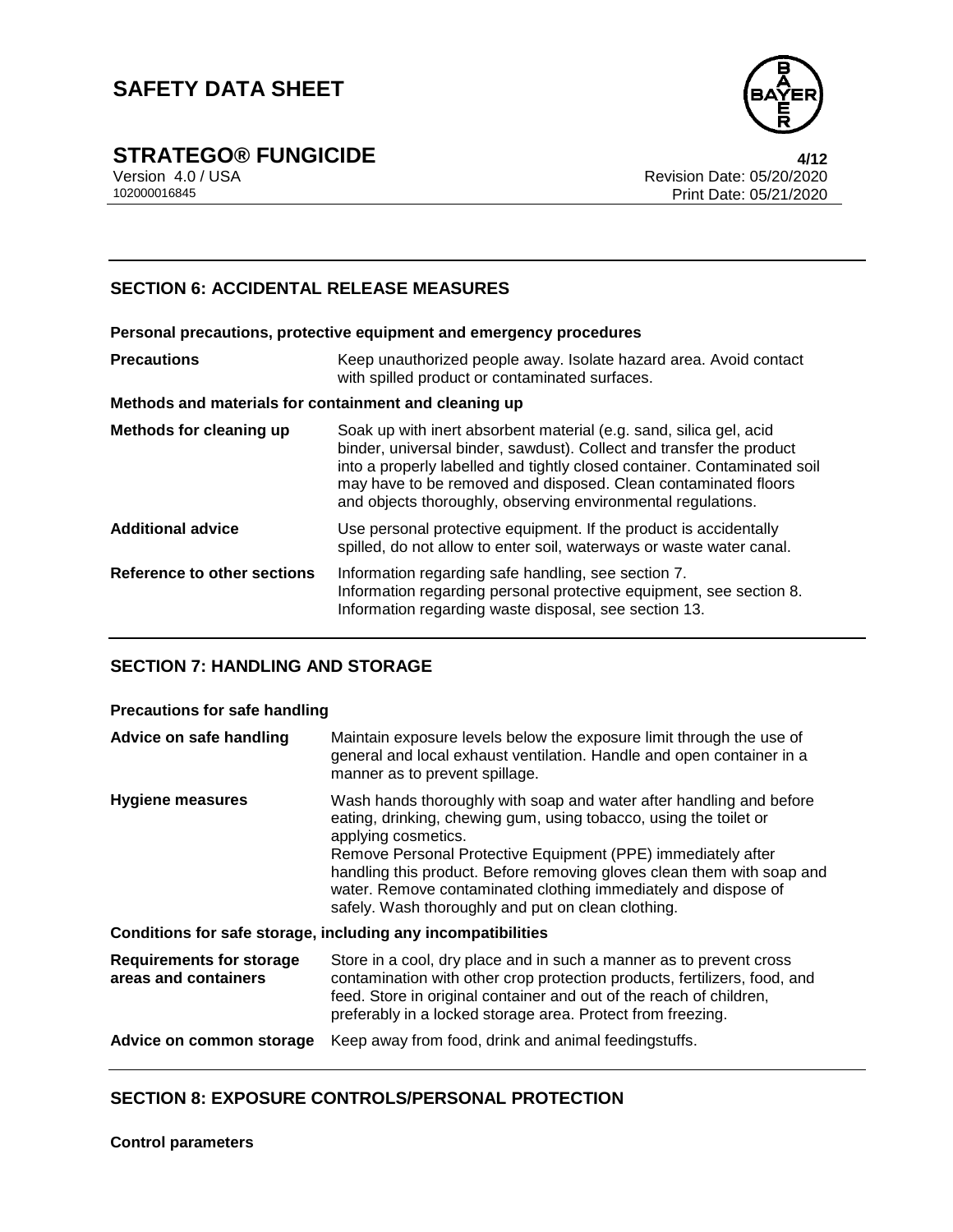

# **STRATEGO® FUNGICIDE**<br>Version 4.0 / USA **108**<br>Revision Date: 05/20/2020

Version 4.0 / USA Revision Date: 05/20/2020 Print Date: 05/21/2020

| <b>Components</b>      | CAS-No.     | <b>Control parameters</b>        | <b>Update</b> | <b>Basis</b> |
|------------------------|-------------|----------------------------------|---------------|--------------|
| Trifloxystrobin        | 141517-21-7 | $2.7 \text{ mg/m}$ 3<br>(SK-SEN) |               | OES BCS*     |
| N-Methyl-2-pyrrolidone | 872-50-4    | 4 mg/m3/1 ppm<br>(TWA PEL)       | 10 2014       | US CA OEL    |
| N-Methyl-2-pyrrolidone | 872-50-4    | 40 mg/m3/10 ppm<br>(TWA)         | 2010          | WEEL         |
| N-Methyl-2-pyrrolidone | 872-50-4    | 19 ppm<br>(TWA)                  |               | OES BCS*     |

\*OES BCS: Internal Bayer AG, Crop Science Division "Occupational Exposure Standard"

#### **Biological occupational exposure limits**

| <b>Components</b>          | <b>CAS-No.</b> | l Parameters                                     | <b>Biological</b><br>specimen | l Sampling<br>time                   | l Conc.            | <b>Basis</b>     |
|----------------------------|----------------|--------------------------------------------------|-------------------------------|--------------------------------------|--------------------|------------------|
| N-Methyl-2-<br>pyrrolidone | 872-50-4       | 5-Hydroxy-N-   Urine<br>methyl-2-<br>pvrrolidone |                               | Sampling<br>l time: End of<br>shift. | $100 \text{ ma/l}$ | <b>ACGIH BEI</b> |

#### **Exposure controls**

#### **Personal protective equipment**

In normal use and handling conditions please refer to the label and/or leaflet. In all other cases the following recommendations would apply.

| <b>Respiratory protection</b>      | When respirators are required, select NIOSH approved equipment<br>based on actual or potential airborne concentrations and in<br>accordance with the appropriate regulatory standards and/or industry<br>recommendations. |
|------------------------------------|---------------------------------------------------------------------------------------------------------------------------------------------------------------------------------------------------------------------------|
| <b>Hand protection</b>             | Chemical resistant nitrile rubber gloves                                                                                                                                                                                  |
| Eye protection                     | Tightly fitting safety goggles                                                                                                                                                                                            |
| Skin and body protection           | Wear long-sleeved shirt and long pants and shoes plus socks.                                                                                                                                                              |
| <b>General protective measures</b> | Follow manufacturer's instructions for cleaning/maintaining PPE. If<br>no such instructions for washables, use detergent and warm/tepid<br>water.<br>Keep and wash PPF separately from other laundry                      |

Keep and wash PPE separately from other laundry.

## **SECTION 9. PHYSICAL AND CHEMICAL PROPERTIES**

| Appearance             | brown                                        |
|------------------------|----------------------------------------------|
| <b>Physical State</b>  | Liquid                                       |
| Odor                   | characteristic                               |
| <b>Odour Threshold</b> | No data available                            |
| рH                     | 6 - 8 (1 %) (25 °C)<br>(as aqueous solution) |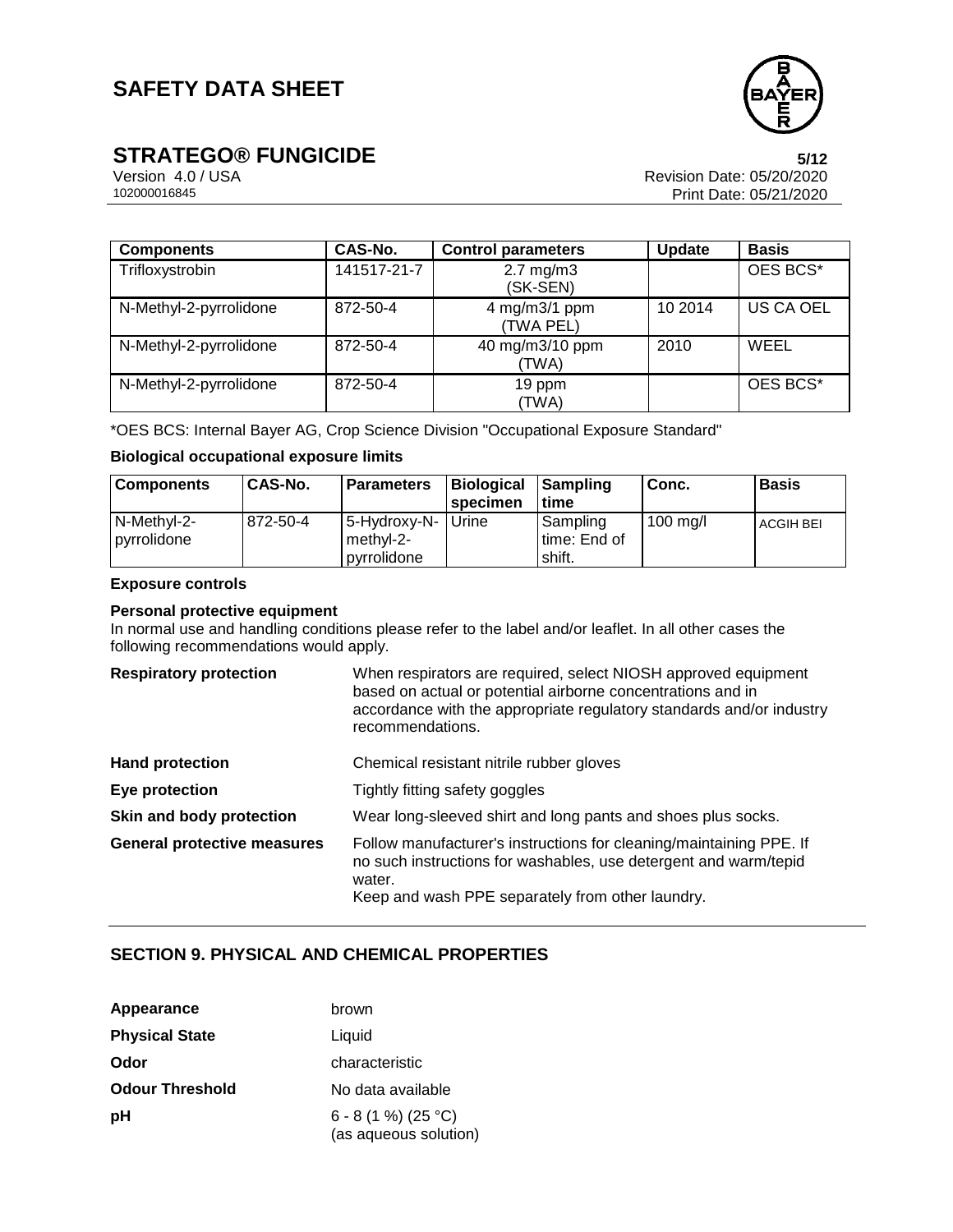# **STRATEGO® FUNGICIDE**<br>
Version 4.0 / USA **6/12**<br>
Revision Date: 05/20/2020



Version 4.0 / USA Revision Date: 05/20/2020<br>102000016845<br>Print Date: 05/21/2020 Print Date: 05/21/2020

| <b>Viscosity, kinematic</b>                              | No data available               |  |
|----------------------------------------------------------|---------------------------------|--|
| <b>Vapor Pressure</b>                                    | 0.0000034 hPa (ca. 25 °C)       |  |
| Vapor Density (Air = 1)                                  | No data available               |  |
| <b>Density</b>                                           | 1.09 g/cm <sup>3</sup> (20 °C)  |  |
| <b>Evaporation rate</b>                                  | No data available               |  |
| <b>Boiling Point</b>                                     | No data available               |  |
| <b>Melting / Freezing Point</b>                          | No data available               |  |
| <b>Water solubility</b>                                  | ca. 0.00061 g/l                 |  |
| <b>Minimum Ignition Energy</b>                           | Not applicable                  |  |
| <b>Decomposition</b><br>temperature                      | Stable under normal conditions. |  |
| Self-accelarating<br>decomposition temperature<br>(SADT) | No data available               |  |
| <b>Partition coefficient: n-</b><br>octanol/water        | 4.5 $(25 °C)$                   |  |
| <b>Flammability</b>                                      | No data available               |  |
| <b>Flash point</b>                                       | >93.4 °C                        |  |
| <b>Auto-ignition temperature</b>                         | No data available               |  |
| <b>Lower explosion limit</b>                             | No data available               |  |
| <b>Upper explosion limit</b>                             | No data available               |  |
| <b>Explosivity</b>                                       | Not applicable                  |  |
|                                                          |                                 |  |

## **SECTION 10: STABILITY AND REACTIVITY**

| <b>Reactivity</b>                            |                                                                                         |  |
|----------------------------------------------|-----------------------------------------------------------------------------------------|--|
| <b>Thermal decomposition</b>                 | Stable under normal conditions.                                                         |  |
| <b>Chemical stability</b>                    | Stable under recommended storage conditions.                                            |  |
| <b>Possibility of hazardous</b><br>reactions | No hazardous reactions when stored and handled according to<br>prescribed instructions. |  |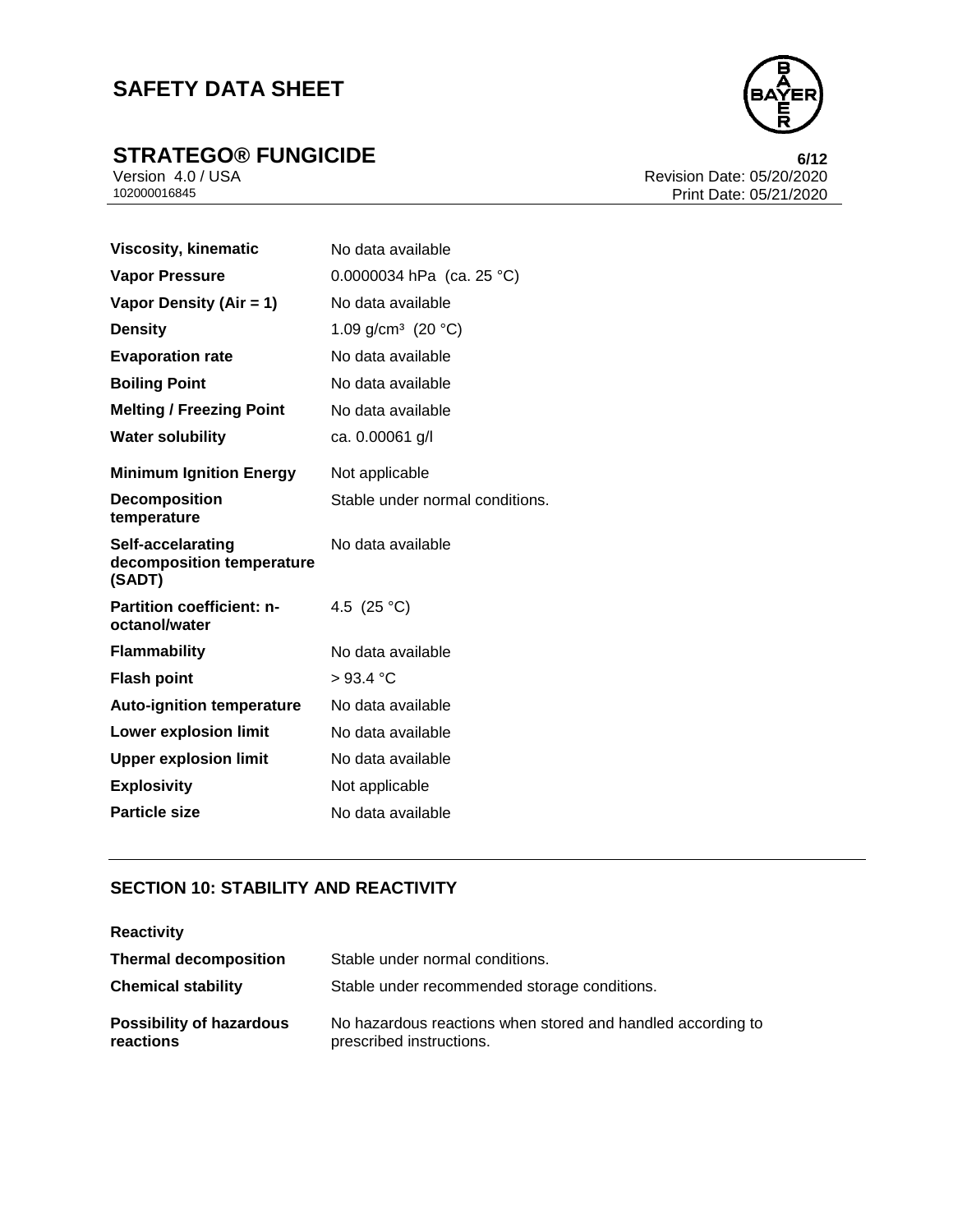

## **STRATEGO® FUNGICIDE 7/12**

Version 4.0 / USA Revision Date: 05/20/2020 Print Date: 05/21/2020

| <b>Conditions to avoid</b>                 | freezing<br>Extremes of temperature and direct sunlight.           |
|--------------------------------------------|--------------------------------------------------------------------|
| Incompatible materials                     | No incompatible materials known.                                   |
| <b>Hazardous decomposition</b><br>products | No decomposition products expected under normal conditions of use. |

#### **SECTION 11: TOXICOLOGICAL INFORMATION**

| <b>Exposure routes</b>                      | Eye contact, Ingestion, Skin contact, Inhalation                                                                                        |  |
|---------------------------------------------|-----------------------------------------------------------------------------------------------------------------------------------------|--|
| <b>Immediate Effects</b><br>Eye             | Causes substantial but temporary eye injury. Severe eye irritation.                                                                     |  |
| <b>Skin</b>                                 | May cause slight irritation.                                                                                                            |  |
| Ingestion                                   | Harmful if swallowed.                                                                                                                   |  |
| Information on toxicological effects        |                                                                                                                                         |  |
| <b>Acute oral toxicity</b>                  | LD50 (male Rat) 4,757 mg/kg<br>LD50 (female Rat) 4,830 mg/kg                                                                            |  |
| <b>Acute inhalation toxicity</b>            | $LC50$ (Rat) > 2.2 mg/l<br>Exposure time: 4 h<br>Determined in the form of liquid aerosol.<br>highest concentration tested<br>No deaths |  |
| <b>Acute dermal toxicity</b>                | LD50 (Rat) $> 5,050$ mg/kg                                                                                                              |  |
| <b>Skin corrosion/irritation</b>            | Slight irritant effect - does not require labelling. (Rabbit)                                                                           |  |
| Serious eye damage/eye<br><i>irritation</i> | Severe eye irritation. (Rabbit)                                                                                                         |  |
| <b>Respiratory or skin</b><br>sensitisation | Skin: Non-sensitizing. (Guinea pig)<br>OECD Test Guideline 406, Buehler test                                                            |  |

#### **Assessment STOT Specific target organ toxicity – single exposure**

Trifloxystrobin: Based on available data, the classification criteria are not met.

#### **Assessment STOT Specific target organ toxicity – repeated exposure**

Trifloxystrobin did not cause specific target organ toxicity in experimental animal studies. Propiconazole did not cause specific target organ toxicity in experimental animal studies.

#### **Assessment mutagenicity**

Trifloxystrobin was not mutagenic or genotoxic in a battery of in vitro and in vivo tests. Propiconazole was not mutagenic or genotoxic in a battery of in vitro and in vivo tests.

#### **Assessment carcinogenicity**

Trifloxystrobin was not carcinogenic in lifetime feeding studies in rats and mice. Propiconazole was not carcinogenic in lifetime feeding studies in rats and mice.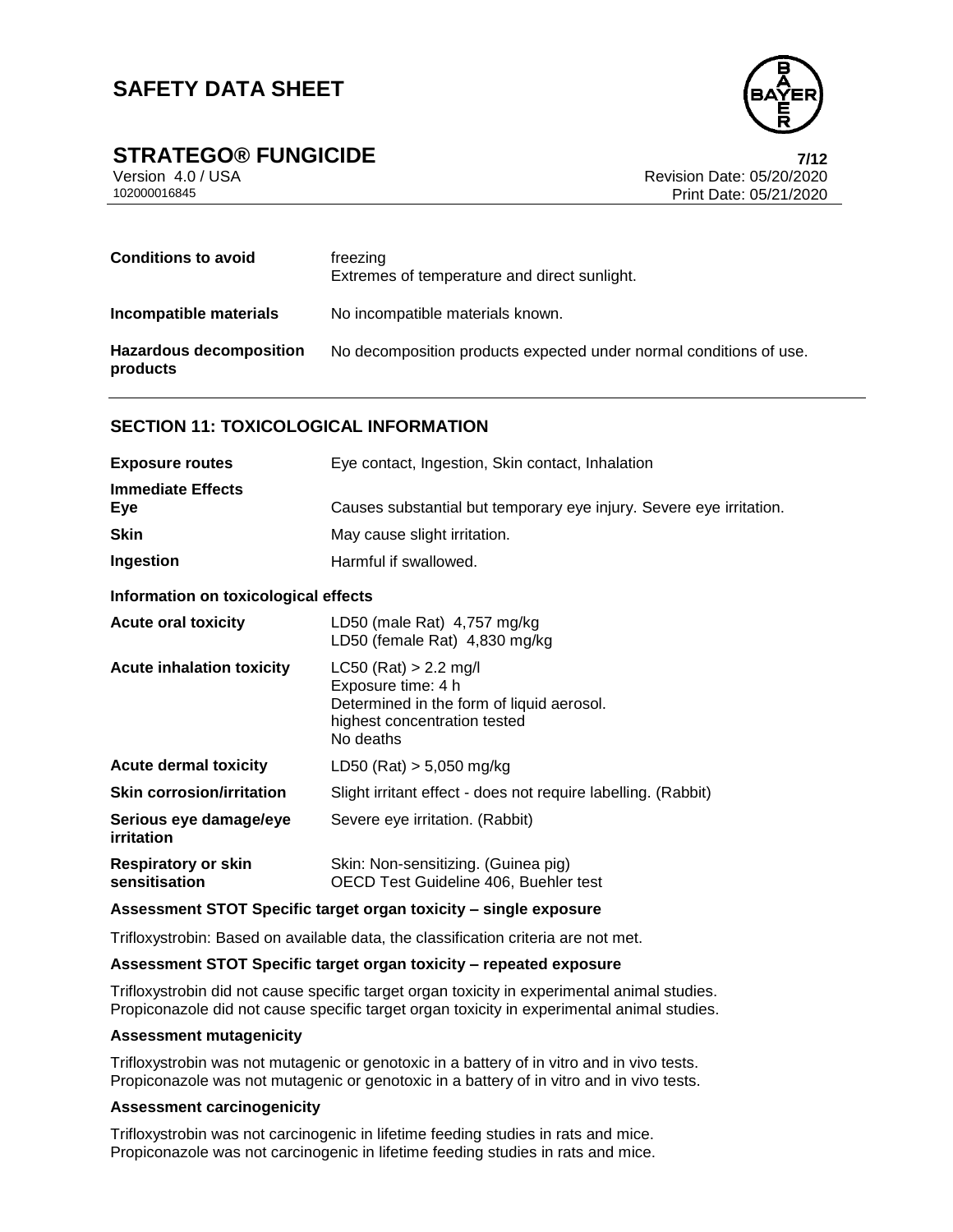## **STRATEGO® FUNGICIDE 8/12**

Version 4.0 / USA Revision Date: 05/20/2020 Print Date: 05/21/2020

#### **ACGIH**

None.

**NTP**

None.

**IARC**

None.

**OSHA**

None.

#### **Assessment toxicity to reproduction**

Trifloxystrobin caused reproduction toxicity in a two-generation study in rats only at dose levels also toxic to the parent animals. The reproduction toxicity seen with Trifloxystrobin is related to parental toxicity.

#### **Assessment developmental toxicity**

Trifloxystrobin caused developmental toxicity only at dose levels toxic to the dams. The developmental effects seen with Trifloxystrobin are related to maternal toxicity. Propiconazole did not cause developmental toxicity in rats and rabbits.

#### **Further information**

Only acute toxicity studies have been performed on the formulated product. The non-acute information pertains to the active ingredient(s).

## **SECTION 12: ECOLOGICAL INFORMATION**

| Toxicity to fish                                    | LC50 (Oncorhynchus mykiss (rainbow trout)) 0.015 mg/l<br>Exposure time: 96 h<br>The value mentioned relates to the active ingredient trifloxystrobin.       |
|-----------------------------------------------------|-------------------------------------------------------------------------------------------------------------------------------------------------------------|
|                                                     | LC50 (Oncorhynchus mykiss (rainbow trout)) 4.3 mg/l<br>Exposure time: 96 h<br>The value mentioned relates to the active ingredient propiconazole.           |
| <b>Chronic toxicity to fish</b>                     | Oncorhynchus mykiss (rainbow trout)<br>flow-through test<br>NOEC: ca. 0.183 mg/l<br>The value mentioned relates to the active ingredient trifloxystrobin.   |
|                                                     | Cyprinodon variegatus (sheepshead minnow)<br>NOEC: 0.068 mg/l<br>Exposure time: 95 d<br>The value mentioned relates to the active ingredient propiconazole. |
| <b>Toxicity to aquatic</b><br><b>linvertebrates</b> | EC50 (Daphnia magna (Water flea)) 0.016 mg/l<br>Exposure time: 48 h<br>The value mentioned relates to the active ingredient trifloxystrobin.                |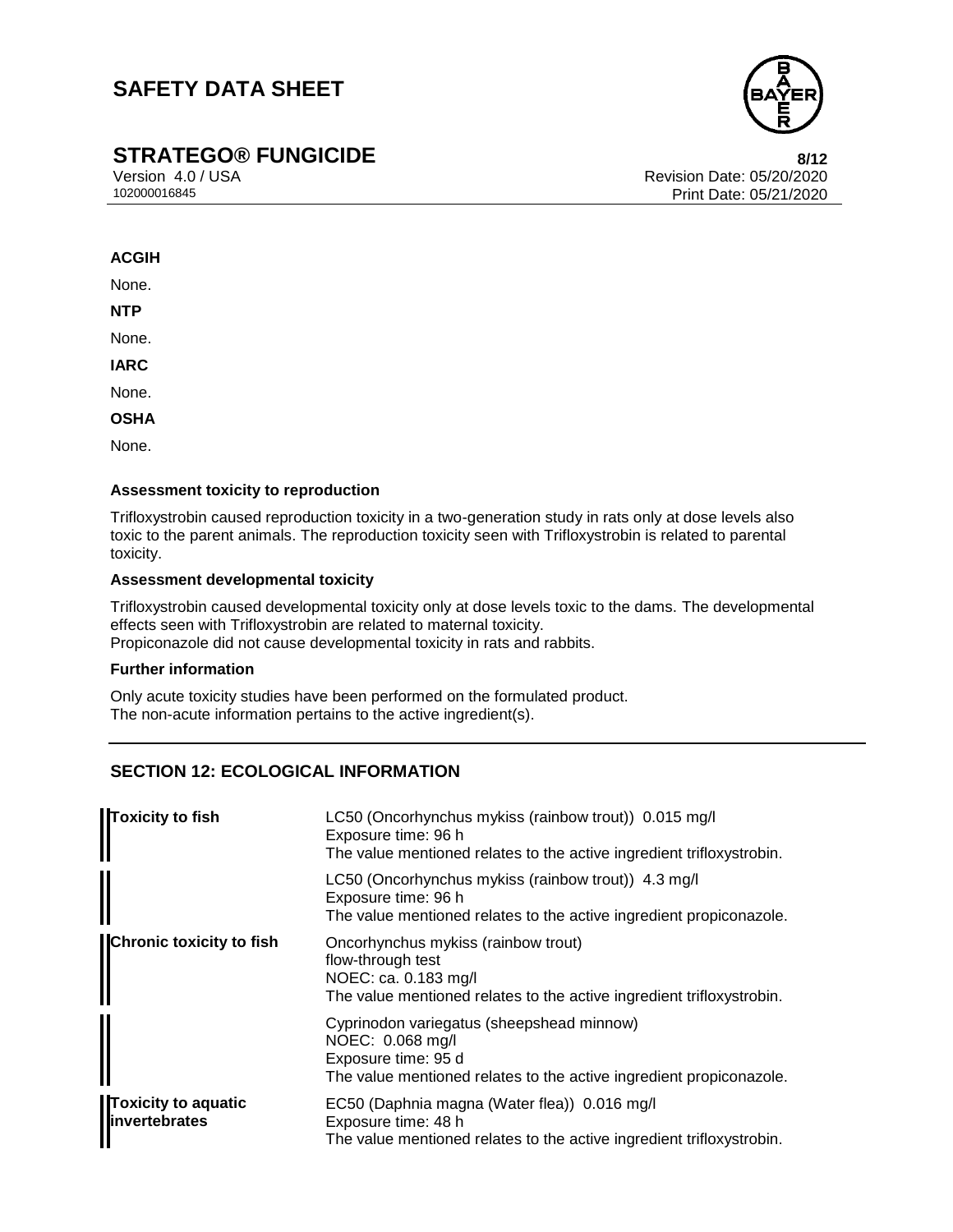

# **STRATEGO® FUNGICIDE**<br>
Version 4.0 / USA<br> **Prevision Date: 05/20/2020**

Version 4.0 / USA Revision Date: 05/20/2020<br>102000016845 Print Date: 05/21/2020 Print Date: 05/21/2020

|                                                     | LC50 (Mysidopsis bahia (mysid shrimp)) 0.00862 mg/l<br>Exposure time: 96 h<br>The value mentioned relates to the active ingredient trifloxystrobin.                                                                                                                                                                                                                                                                 |
|-----------------------------------------------------|---------------------------------------------------------------------------------------------------------------------------------------------------------------------------------------------------------------------------------------------------------------------------------------------------------------------------------------------------------------------------------------------------------------------|
|                                                     | EC50 (Daphnia magna (Water flea)) 10.2 mg/l<br>Exposure time: 48 h<br>The value mentioned relates to the active ingredient propiconazole.                                                                                                                                                                                                                                                                           |
|                                                     | EC50 (Mysidopsis bahia (mysid shrimp)) 0.51 mg/l<br>Exposure time: 96 h<br>The value mentioned relates to the active ingredient propiconazole.                                                                                                                                                                                                                                                                      |
| <b>Chronic toxicity to aquatic</b><br>invertebrates | NOEC (Mysidopsis bahia (mysid shrimp)): 0.11 mg/l<br>Exposure time: 28 d<br>The value mentioned relates to the active ingredient propiconazole.                                                                                                                                                                                                                                                                     |
| <b>Toxicity to aquatic plants</b>                   | IC50 (Desmodesmus subspicatus (green algae)) 0.0053 mg/l<br>Exposure time: 72 h<br>The value mentioned relates to the active ingredient trifloxystrobin.                                                                                                                                                                                                                                                            |
|                                                     | EC10 (Desmodesmus subspicatus (green algae)) 0.0025 mg/l<br>Growth rate; Exposure time: 72 h<br>The value mentioned relates to the active ingredient trifloxystrobin.                                                                                                                                                                                                                                               |
| <b>Biodegradability</b>                             | Trifloxystrobin:<br>Not rapidly biodegradable<br>Propiconazole:<br>Not rapidly biodegradable                                                                                                                                                                                                                                                                                                                        |
| Koc                                                 | Trifloxystrobin: Koc: 2377<br>Propiconazole: Koc: 1086                                                                                                                                                                                                                                                                                                                                                              |
| <b>Bioaccumulation</b>                              | Trifloxystrobin: Bioconcentration factor (BCF) 431<br>Does not bioaccumulate.<br>Propiconazole: Bioconcentration factor (BCF) 180<br>Does not bioaccumulate.                                                                                                                                                                                                                                                        |
| <b>Mobility in soil</b>                             | Trifloxystrobin: Slightly mobile in soils<br>Propiconazole: Slightly mobile in soils                                                                                                                                                                                                                                                                                                                                |
| <b>Environmental precautions</b>                    | Do not apply directly to water, to areas where surface water is present<br>or to intertidal areas below the mean high water mark.<br>Do not contaminate surface or ground water by cleaning equipment or<br>disposal of wastes, including equipment wash water.<br>Drift and runoff from treated areas may be hazardous to aquatic<br>organisms in adjacent sites.<br>Apply this product as specified on the label. |

## **SECTION 13: DISPOSAL CONSIDERATIONS**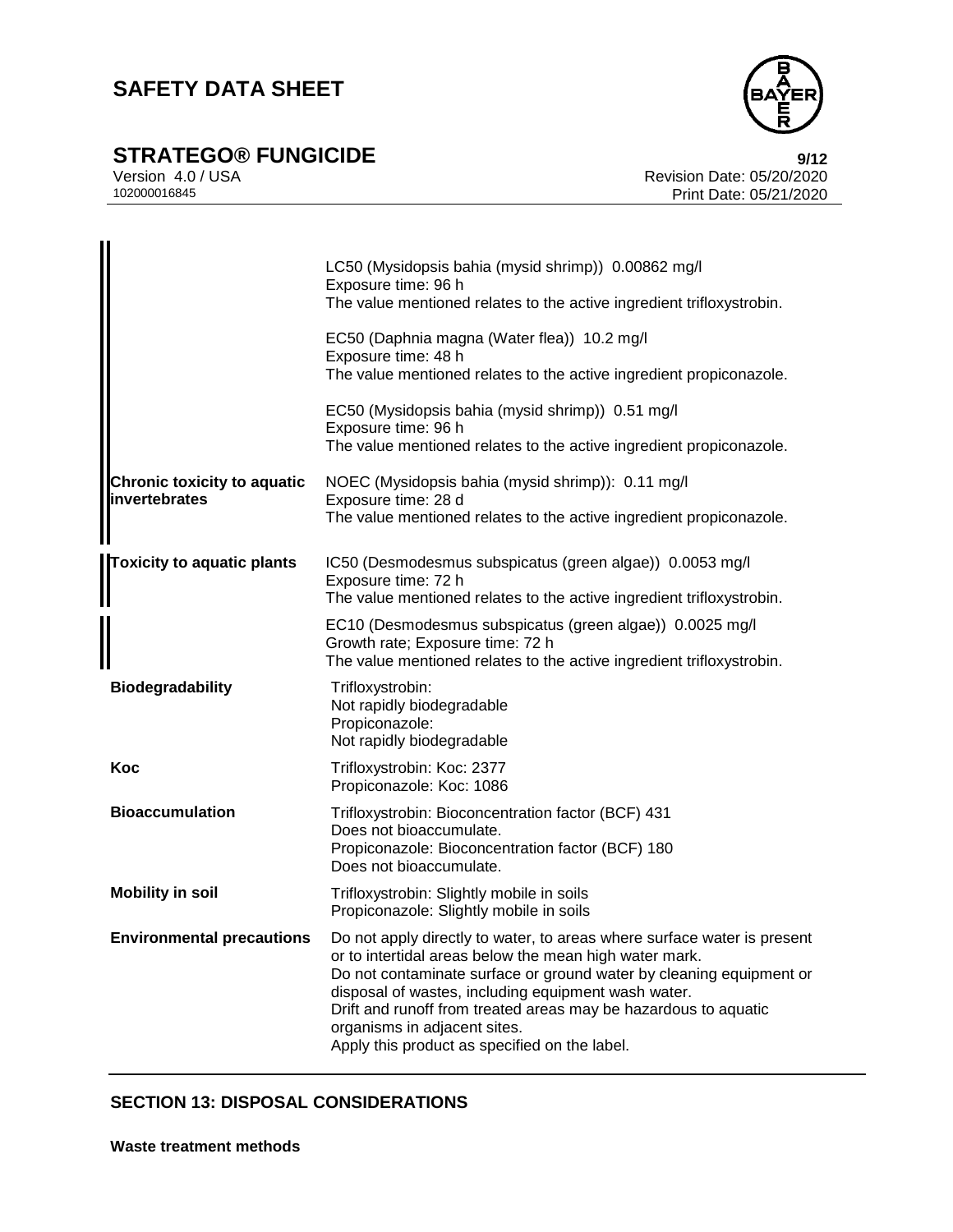

# **STRATEGO® FUNGICIDE**<br>
Version 4.0 / USA **10/12**<br>
Revision Date: 05/20/2020

Version 4.0 / USA Revision Date: 05/20/2020<br>102000016845<br>Print Date: 05/21/2020 Print Date: 05/21/2020

| <b>Product</b>                | Do not contaminate water, food, or feed by disposal.<br>Dispose in accordance with all local, state/provincial and federal<br>regulations.<br>Follow container label instructions for disposal of wastes generated<br>during use in compliance with the product label.                                                                                                                                   |
|-------------------------------|----------------------------------------------------------------------------------------------------------------------------------------------------------------------------------------------------------------------------------------------------------------------------------------------------------------------------------------------------------------------------------------------------------|
| <b>Contaminated packaging</b> | Do not re-use empty containers.<br>Triple rinse containers.<br>Puncture container to avoid re-use.<br>Completely empty container into application equipment, then dispose of<br>empty container in a sanitary landfill, by incineration or by other<br>procedures approved by state/provincial and local authorities.<br>If burned, stay out of smoke.<br>Follow advice on product label and/or leaflet. |
| <b>RCRA</b> Information       | Characterization and proper disposal of this material as a special or<br>hazardous waste is dependent upon Federal, State and local laws and<br>are the user's responsibility. RCRA classification may apply.                                                                                                                                                                                            |

## **SECTION 14: TRANSPORT INFORMATION**

| 49CFR                    | Not dangerous goods / not hazardous material           |
|--------------------------|--------------------------------------------------------|
| <b>IMDG</b>              |                                                        |
| UN number                | 3082                                                   |
| Class                    | 9                                                      |
| Packaging group          | Ш                                                      |
| Marine pollutant         | <b>YES</b>                                             |
| Proper shipping name     | ENVIRONMENTALLY HAZARDOUS SUBSTANCE, LIQUID,<br>N.O.S. |
|                          | (TRIFLOXYSTROBIN, PROPICONAZOLE SOLUTION)              |
| <b>IATA</b>              |                                                        |
| UN number                | 3082                                                   |
| Class                    | 9                                                      |
| Packaging group          | Ш                                                      |
| Environm, Hazardous Mark | <b>YES</b>                                             |
| Proper shipping name     | ENVIRONMENTALLY HAZARDOUS SUBSTANCE, LIQUID,<br>N.O.S. |
|                          | (TRIFLOXYSTROBIN, PROPICONAZOLE SOLUTION)              |
|                          |                                                        |

This transportation information is not intended to convey all specific regulatory information relating to this product. It does not address regulatory variations due to package size or special transportation requirements.

| Freight Classification: | INSECTICIDES OR FUNGICIDES, N.O.I., OTHER THAN |
|-------------------------|------------------------------------------------|
|                         | <b>POISON</b>                                  |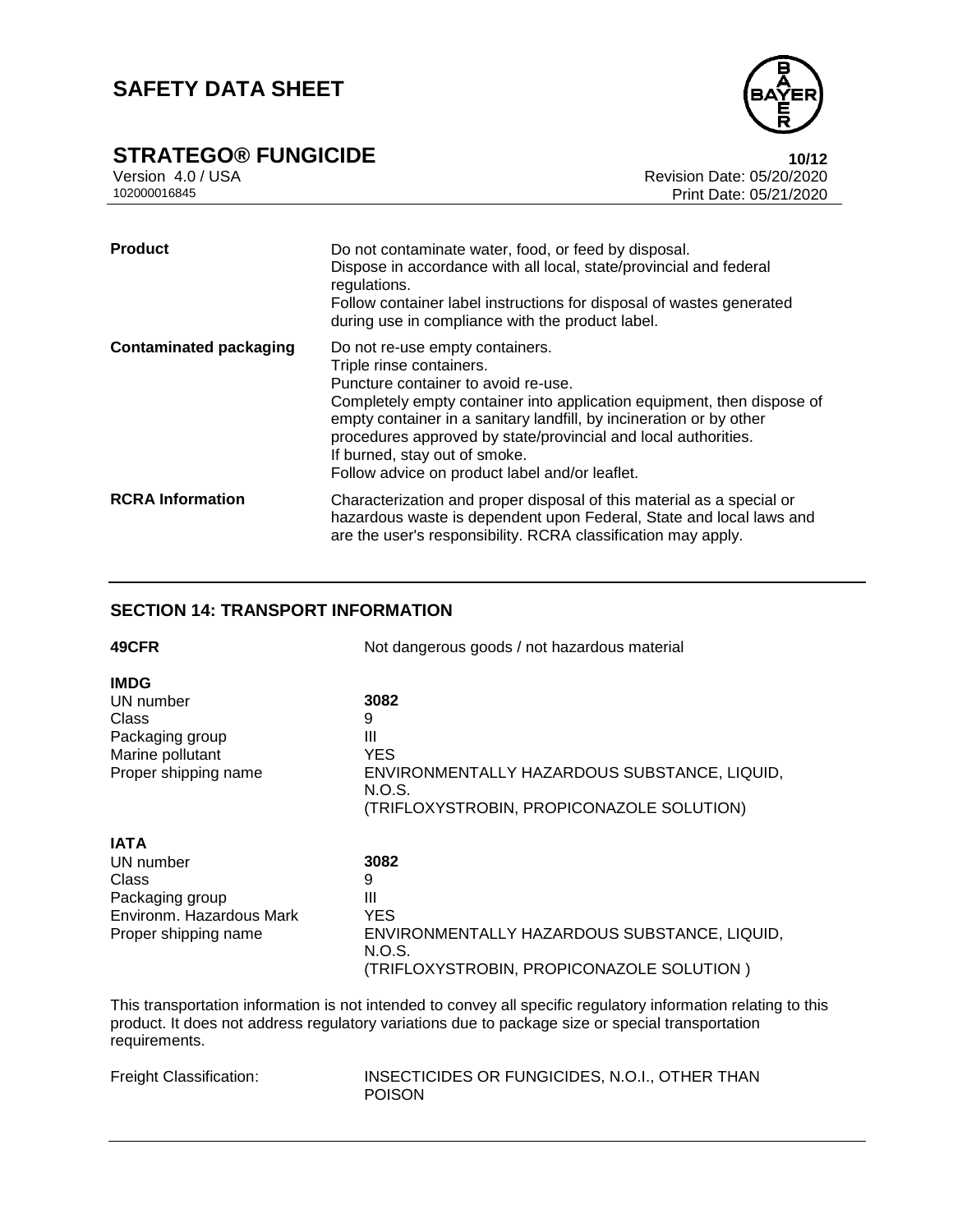

**STRATEGO® FUNGICIDE 11/12**

Version 4.0 / USA Revision Date: 05/20/2020<br>102000016845<br>Print Date: 05/21/2020 Print Date: 05/21/2020

### **SECTION 15: REGULATORY INFORMATION**

**EPA Registration No.** 264-779 **US Federal Regulations TSCA list** N-Methyl-2-pyrrolidone 872-50-4 Castor oil, ethoxylated 61791-12-6 Poly(oxy-1,2-ethanediyl), α-(1 oxododecyl)-ω-[(1-oxododecyl)oxy]- 9005-02-1 **US. Toxic Substances Control Act (TSCA) Section 12(b) Export Notification (40 CFR 707, Subpt D)** Yes. Export notification needs to be made. **SARA Title III - Section 302 - Notification and Information** Not applicable. **SARA Title III - Section 313 - Toxic Chemical Release Reporting** Yes Yes

**US States Regulatory Reporting CA Prop65**

This product does not contain any substances known to the State of California to cause cancer.

WARNING: This product contains a chemical known to the State of California to cause birth defects or other reproductive harm. For more information go to www.P65Warnings.ca.gov. N-Methyl-2-pyrrolidone 872-50-4 Developmental toxin.

#### **US State Right-To-Know Ingredients**

| N-Methyl-2-pyrrolidone | 872-50-4   | MN, NJ |
|------------------------|------------|--------|
| Propiconazole          | 60207-90-1 | NJ     |

None.

#### **EPA/FIFRA Information:**

This chemical is a pesticide product registered by the Environmental Protection Agency and is subject to certain labeling requirements under federal pesticide law. These requirements differ from the classification criteria and hazard information required for safety data sheets, and for workplace labels of non-pesticide chemicals. Following is the hazard information required on the pesticide label:

| Signal word:              | Warning!                                                              |
|---------------------------|-----------------------------------------------------------------------|
| <b>Hazard statements:</b> | Causes substantial but temporary eye injury.<br>Harmful if swallowed. |

#### **SECTION 16: OTHER INFORMATION**